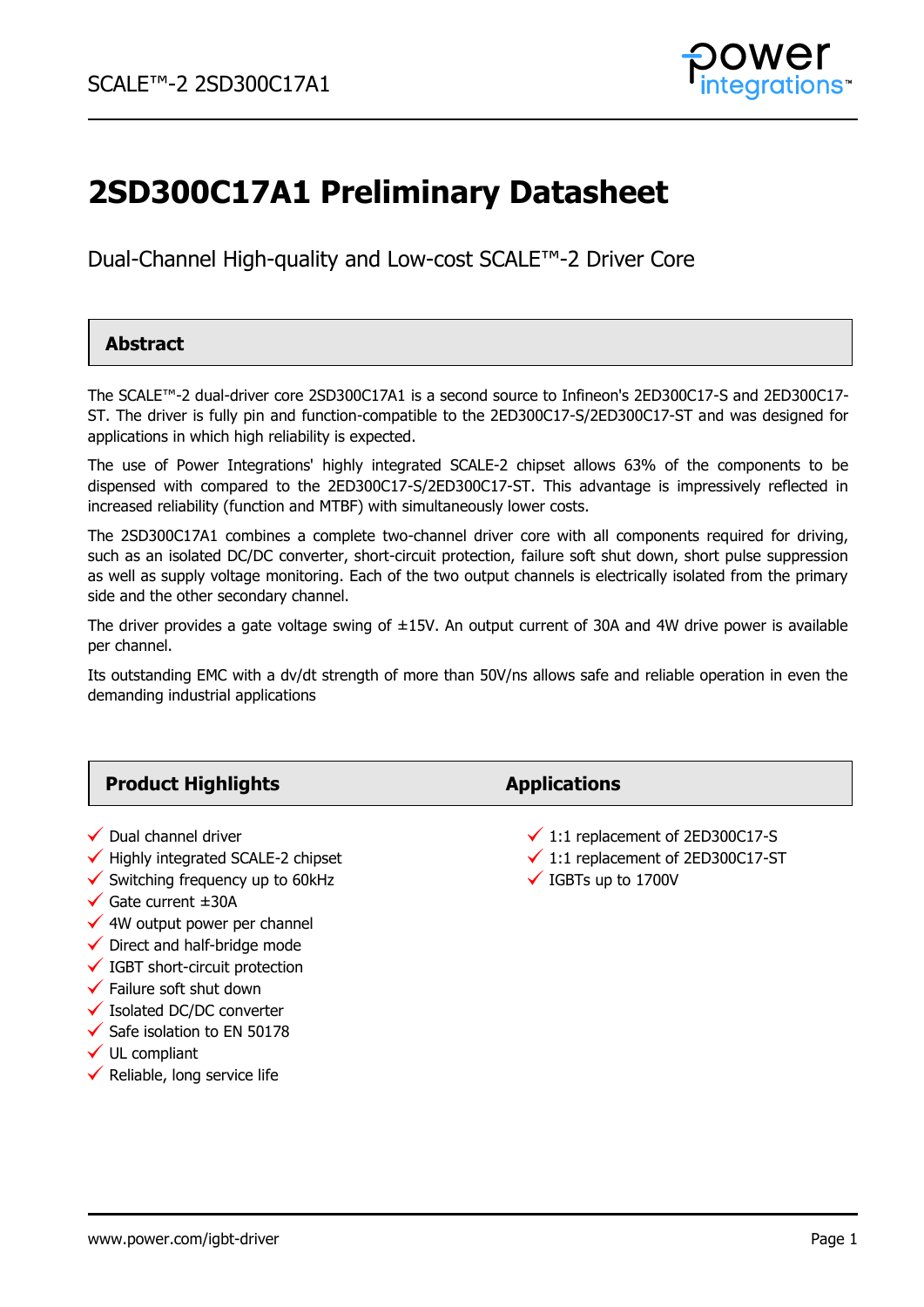

### **Safety Notice!**

The data contained in this data sheet is intended exclusively for technically trained staff. Handling all highvoltage equipment involves risk to life. Strict compliance with the respective safety regulations is mandatory!

Any handling of electronic devices is subject to the general specifications for protecting electrostatic-sensitive devices according to international standard IEC 60747-1, Chapter IX or European standard EN 100015 (i.e. the workplace, tools, etc. must comply with these standards). Otherwise, this product may be damaged.

### **Important Product Documentation**

This data sheet contains only product-specific data. For a detailed description, must-read application notes and important information that apply to this product, please refer to "2SD300C17 Description & Application Manual" on [www.power.com/igbt-driver/go/2SD300C17.](http://www.power.com/igbt-driver/go/2SD300C17)

### **Absolute Maximum Ratings**

| <b>Parameter</b>                   | <b>Remarks</b>                                       | Min    | Max               | Unit               |
|------------------------------------|------------------------------------------------------|--------|-------------------|--------------------|
| Supply voltage $V_{DC}$            | VDC to GND                                           | 0      | 16                | v                  |
| Supply voltage $V_{DD}$            | VDD to GND                                           | 0      | 16                | V                  |
| Logic input voltages               | INA, INB and Mod to GND                              | $-0.5$ | 20                | v                  |
| Logic output voltages              | SOA and SOB to GND                                   |        | $-0.5$ VDD $+0.5$ | v                  |
| SO <sub>x</sub> current            | Failure condition, total current                     |        | 20                | mA                 |
| Gate peak current $I_{\text{out}}$ | Note 1                                               | $-30$  | $+30$             | A                  |
| Gate resistance                    | Turn-on and turn-off                                 | 1      |                   | Ω                  |
| IGBT gate charge                   |                                                      |        | 50                | μC                 |
| Average supply current $I_{DC}$    | Notes 2, 3                                           |        | 540               | mA                 |
| Output power                       | Ambient temperature $\leq 70^{\circ}$ C (Notes 4, 5) |        | 4                 | W                  |
|                                    | Ambient temperature $\leq$ 85°C (Note 4)             |        | 3                 | W                  |
| Switching frequency f              |                                                      |        | 60                | kHz                |
| Test voltage (50Hz/1min.)          | Primary to secondary (Note 11)                       |        |                   | 5000 $V_{AC(eff)}$ |
|                                    | Secondary to secondary (Note 11)                     |        |                   | 4000 $V_{AC(eff)}$ |
| dV/dt                              | Rate of change of input to output voltage            |        | 50                | $kV/\mu s$         |
| Operating voltage                  | Primary and secondary to secondary side              |        | 1700              | $V_{\rm peak}$     |
| Operating temperature              | Note 5                                               | $-40$  | $+85$             | °C                 |
| Storage temperature                |                                                      | -40    | $+90$             | °C                 |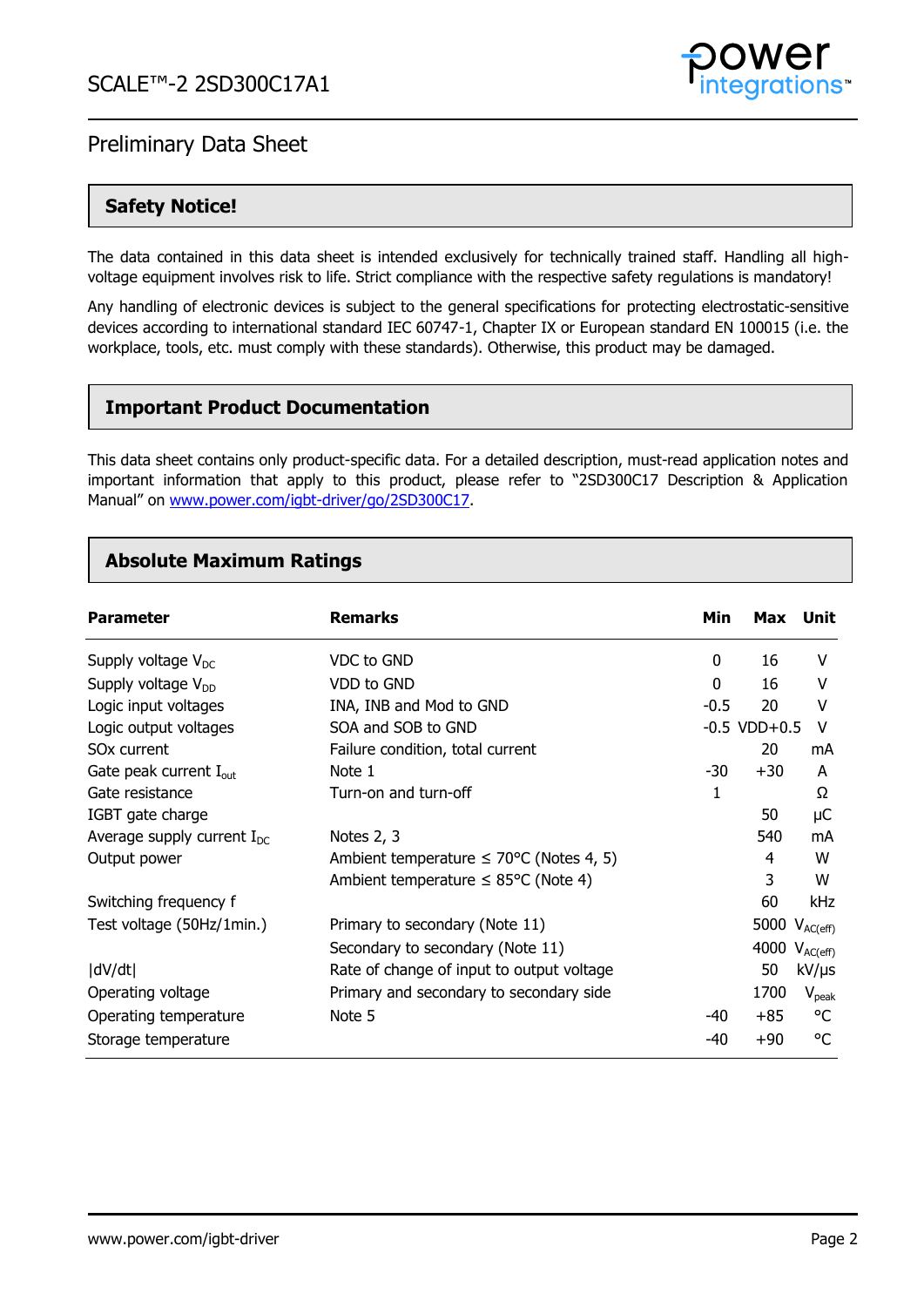

# **Recommended Operating Conditions**

| <b>Power Supply</b>     | <b>Remarks</b>                 | Min | <b>Tvp</b> |    | Max Unit |
|-------------------------|--------------------------------|-----|------------|----|----------|
| Supply voltage $V_{DC}$ | VDC to GND                     | 14  | 15         | 16 | V        |
| Supply voltage $V_{DD}$ | VDD to GND                     | 14  | 15         | 16 | v        |
| Input logic level       | INx and Mod to GND, high level |     | <b>VDD</b> |    | v        |
| Input logic level       | INx and Mod to GND, low level  |     | 0          |    | V        |

# **Electrical Characteristics**

All data refer to +25°C and  $V_{DC} = V_{DD} = 15V$  unless otherwise specified.

| <b>Power supply</b>                     | <b>Remarks</b>                     | Min            | <b>Typ</b> | <b>Max</b> | Unit        |
|-----------------------------------------|------------------------------------|----------------|------------|------------|-------------|
| Supply current $I_{DC}$                 | Without load                       |                | 65         |            | mA          |
| Supply current $I_{DD}$                 | Direct mode, $f = 0$ Hz            |                | 14         |            | mA          |
| Supply current $I_{DD}$                 | Direct mode, $f = 60kHz$           |                | 21         |            | mA          |
| Coupling capacitance $C_{io}$           | Primary to secondary, per channel  |                | 22         |            | pF          |
|                                         | Secondary to secondary             |                | 15         |            | pF          |
| <b>Power Supply Monitoring</b>          | <b>Remarks</b>                     | Min            | <b>Typ</b> | Max        | <b>Unit</b> |
| Supply threshold $V_{DD}$               | Primary side, clear fault          | 11.9           | 12.6       | 13.3       | v           |
|                                         | Primary side, set fault (Note 6)   | 11.3           | 12.0       | 12.7       | V           |
| Monitoring hysteresis                   | Primary side, set/clear fault      | 0.35           |            |            | v           |
| Supply threshold $V_{x+}$ - $V_{COMx}$  | Secondary side, clear fault        | 12.1           | 12.6       | 13.1       | V           |
|                                         | Secondary side, set fault (Note 7) | 11.5           | 12.0       | 12.5       | V           |
| Monitoring hysteresis                   | Secondary side, set/clear fault    | 0.35           |            |            | V           |
| Supply threshold $V_{COMX}$ - $V_{X}$ - | Secondary side, clear fault        | 5              | 5.15       | 5.3        | v           |
|                                         | Secondary side, set fault (Note 7) | 4.7            | 4.85       | 5          | V           |
| Monitoring hysteresis                   | Secondary side, set/clear fault    | 0.15           |            |            | V           |
| <b>Logic Inputs and Outputs</b>         | <b>Remarks</b>                     | Min            | <b>Typ</b> | <b>Max</b> | Unit        |
| Input impedance                         | <b>INx and Mod</b>                 |                | 3.9        |            | $k\Omega$   |
| Turn-on threshold                       | V(INx)                             |                | 8.1        |            | V           |
| Turn-off threshold                      | V(INx)                             |                | 4.8        |            | v           |
| SOx output voltage                      | Failure condition, I(SOx) < 20mA   |                |            | 0.7        | V           |
| <b>Short-Circuit Protection</b>         | <b>Remarks</b>                     | Min            | <b>Typ</b> | <b>Max</b> | <b>Unit</b> |
| Rth value                               | Between RCx and COM x              | $\overline{2}$ |            | 70         | $k\Omega$   |
| <b>Blocking time</b>                    | Note 10                            |                | 27         |            | ms          |

rations<sup>®</sup>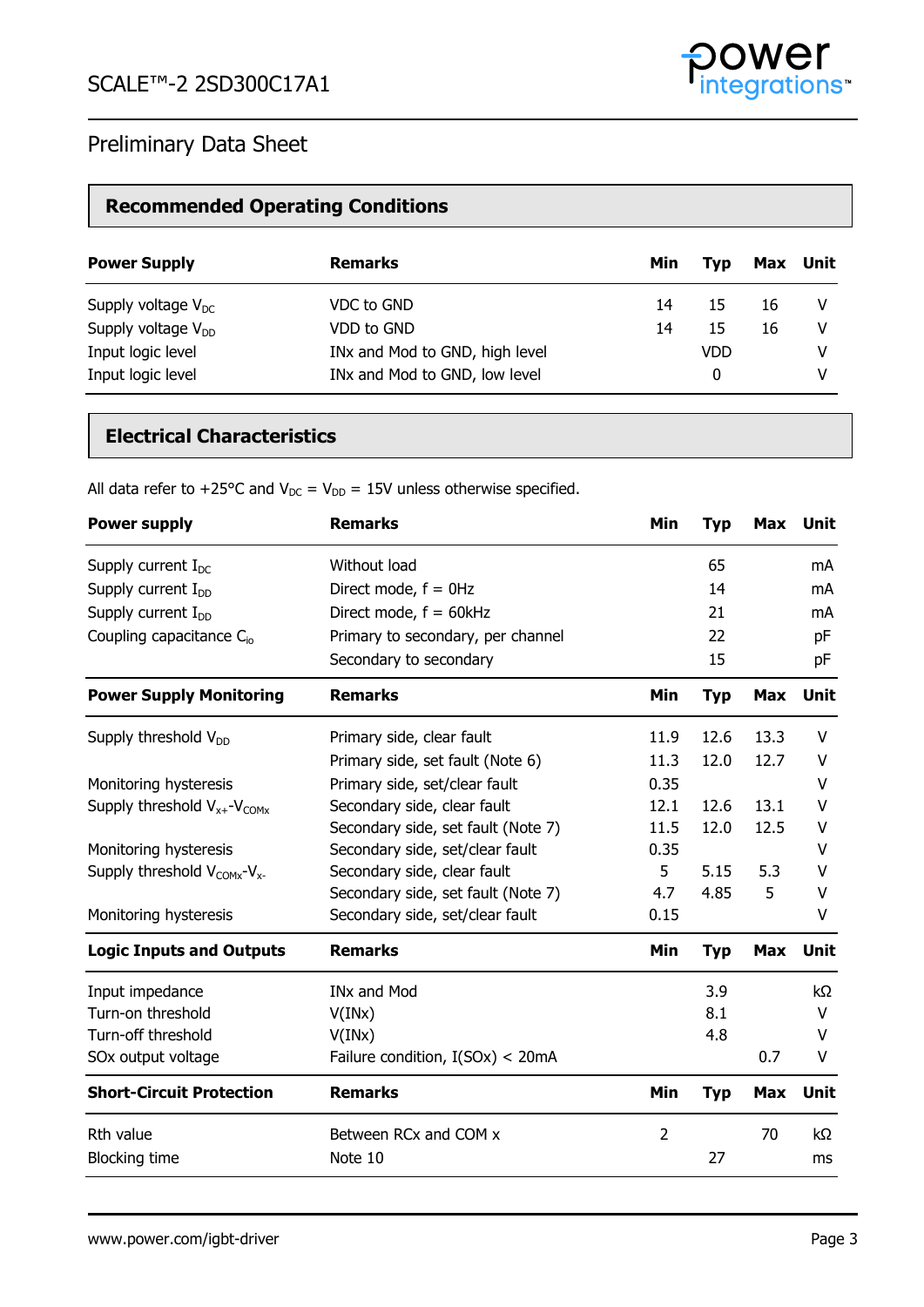

| <b>External Fault input</b>        | <b>Remarks</b>                             | Min  | <b>Typ</b> | <b>Max</b> | Unit             |
|------------------------------------|--------------------------------------------|------|------------|------------|------------------|
| Threshold level                    | Between E.x and COM x                      |      | 5          |            | V                |
| <b>Timing Characteristics</b>      | <b>Remarks</b>                             | Min  | <b>Typ</b> | Max        | Unit             |
| Turn-on delay $t_{d(0n)}$          | Direct mode (Note 8)                       |      | 630        |            | ns               |
| Turn-off delay t <sub>d(off)</sub> | Direct mode (Note 8)                       |      | 490        |            | ns               |
| Short pulse suppression            | Turn-on command pulse width                |      | 470        |            | ns               |
|                                    | Turn-off command pulse width               |      | 300        |            | ns               |
| Dead time between channels         | Half-bridge mode, with CA=CB=0pF (Note 13) |      | 1.3        |            | μs               |
| Transmission delay of fault state  | Note 9                                     |      | 450        |            | ns               |
| <b>Output Voltage</b>              | <b>Remarks</b>                             | Min  | <b>Typ</b> | Max        | Unit             |
| Turn-on voltage                    | Gate $x$ to COM $x$                        |      | 15         |            | V                |
| Turn-off voltage                   | Gate x to COM x                            |      | $-15$      |            | V                |
| <b>Electrical Isolation</b>        | <b>Remarks</b>                             | Min  | <b>Typ</b> | <b>Max</b> | Unit             |
| Test voltage (50Hz/1s)             | Primary to secondary side (Note 11)        | 5000 | 5050       | 5100       | $V_{\text{eff}}$ |
|                                    | Secondary to secondary side (Note 11)      | 4000 | 4050       | 4100       | $V_{\text{eff}}$ |
| Partial discharge extinction volt. | Primary to secondary side (Note 12)        | 1768 |            |            | $V_{peak}$       |
|                                    | Secondary to secondary side (Note 12)      | 1700 |            |            | $V_{peak}$       |
| Creepage distance                  | Primary to secondary side                  | 16.2 |            |            | mm               |
|                                    | Secondary to secondary side                | 14.2 |            |            | mm               |
| Clearance distance                 | Primary to secondary side                  | 16.2 |            |            | mm               |
|                                    | Secondary to secondary side                | 6.5  |            |            | mm               |
| <b>Output</b>                      | <b>Remarks</b>                             | Min  | <b>Typ</b> | <b>Max</b> | Unit             |
| <b>Blocking capacitance</b>        | $Vx + to COM x$                            |      | 9.4        |            | μF               |
|                                    | $COM \times$ to V $x$ -                    |      | 9.4        |            | μF               |

### **Footnotes to the Key Data**

- 1) The maximum peak gate current refers to the highest current level occurring during the product lifetime. It is an absolute value and does also apply for short pulses.
- 2) The average supply input current is limited for thermal reasons. Higher values than specified by the absolute maximum rating are permissible (e.g. during power supply start up) if the average remains below the given value, provided the average is taken over a time period which is shorter than the thermal time constants of the driver in the application.
- 3) There is no means of actively controlling or limiting the input current in the driver. In the case of start-up with very high blocking capacitor values, or in case of short circuit at the output, the supply input current has to be limited externally.
- 4) The maximum output power must not be exceeded at any time during operation. The absolute maximum rating must also be observed for time periods shorter than the thermal time constants of the driver in the application.
- 5) An extended output power range is specified for maximum ambient temperatures of 70°C.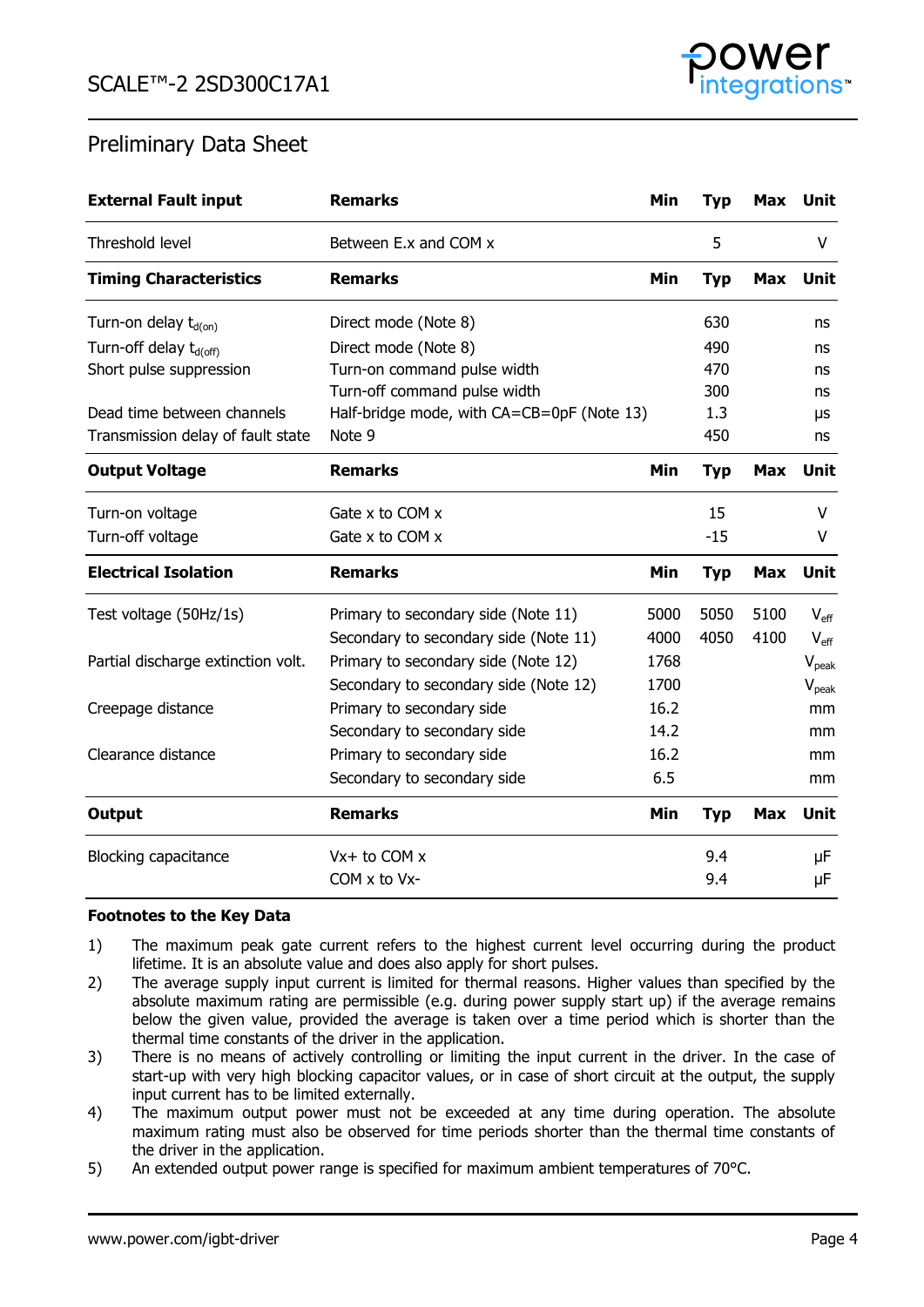

- 6) Undervoltage monitoring of the primary-side supply voltage ( $V_{DD}$  to GND). If the voltage drops below this limit, a fault is transmitted to both outputs SOA and SOB and the IGBTs are switched off.
- 7) Undervoltage monitoring of the secondary-side supply voltage (Vx+ to COM x and COM x to Vx- which correspond with the approximate turn-on and turn-off gate-emitter voltages). If the corresponding voltage drops below this limit, the IGBT is switched off and a fault is transmitted to the corresponding SOx output on the primary side.
- 8) The delay time is measured between 50% of the input signal and 10% (turn-on) or 90% (turn-off) of the corresponding output.
- 9) Transmission delay of fault state from the secondary side to the primary status output.
- 10) The blocking time sets a minimum time span between the end of any fault state and the start of normal operation (remove fault from pin SOx). The value of the blocking time is programmed on the driver and cannot be modified externally.
- 11) HiPot testing (= dielectric testing) must generally be restricted to suitable components. This gate driver is suited for HiPot testing. Nevertheless, it is strongly recommended to limit the testing time to 1s slots as stipulated by EN 50178. Excessive HiPot testing at voltages much higher than  $1200V_{AC(eff)}$ may lead to insulation degradation. No degradation has been observed over 1min. testing at  $5000V_{AC(eff)}$ . Every production sample shipped to customers has undergone 100% testing at the given value for 1s.
- 12) Partial discharge measurement is performed in accordance with IEC 60270 and isolation coordination specified in EN 50178. The partial discharge extinction voltage between primary and either secondary side is coordinated for safe isolation to EN 50178.
- 13) The dead time is measured between 50% voltage swing of the gate-emitter voltage which is turned off and 50% voltage swing of the gate-emitter voltage which is turned-on.

### **Legal Disclaimer**

The statements, technical information and recommendations contained herein are believed to be accurate as of the date hereof. All parameters, numbers, values and other technical data included in the technical information were calculated and determined to our best knowledge in accordance with the relevant technical norms (if any). They may base on assumptions or operational conditions that do not necessarily apply in general. We exclude any representation or warranty, express or implied, in relation to the accuracy or completeness of the statements, technical information and recommendations contained herein. No responsibility is accepted for the accuracy or sufficiency of any of the statements, technical information, recommendations or opinions communicated and any liability for any direct, indirect or consequential loss or damage suffered by any person arising therefrom is expressly disclaimed.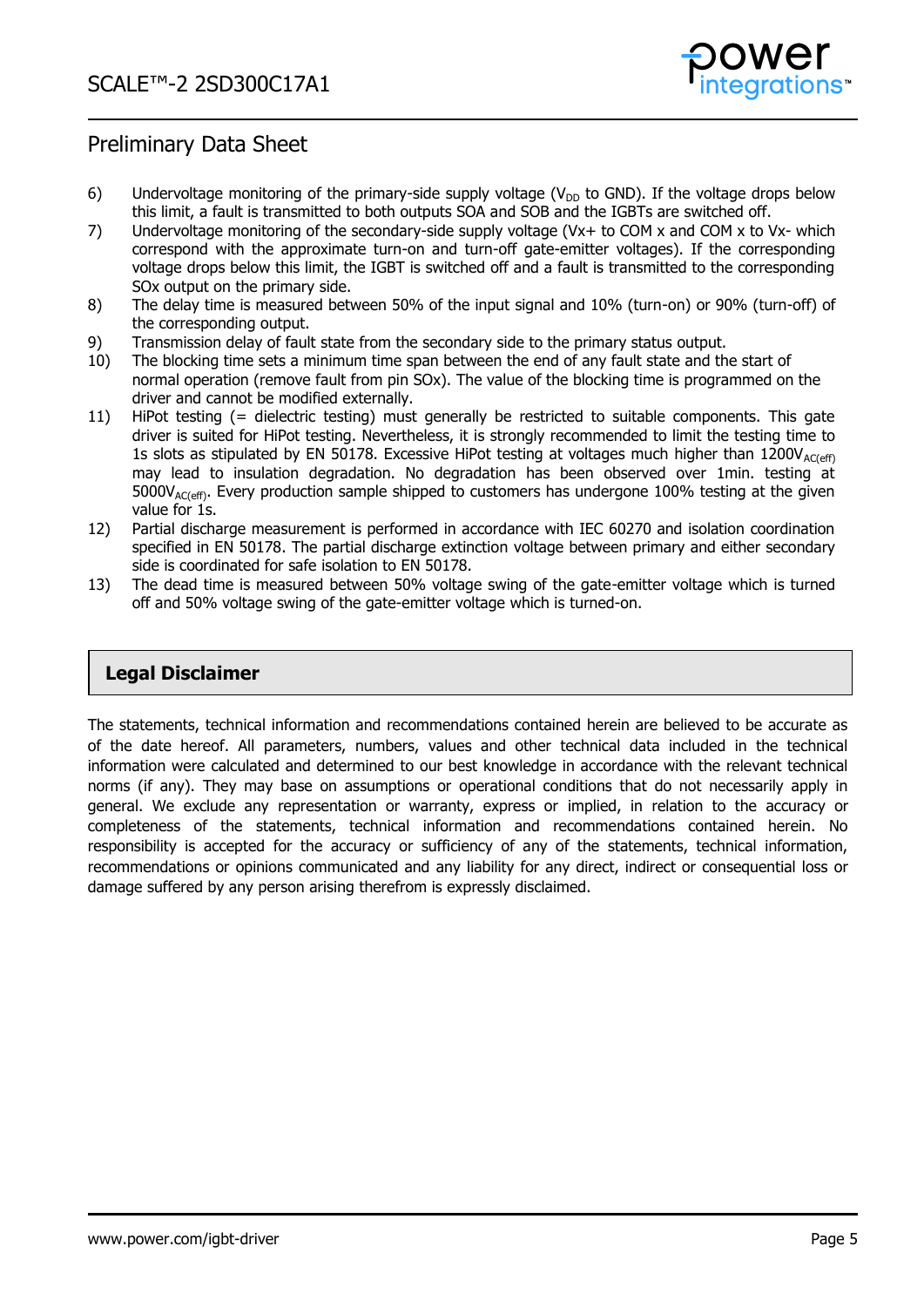

### **Ordering Information**

Our international terms and conditions of sale apply.

| <b>Type Designation</b>                                                                   | <b>Description</b>                                        |  |
|-------------------------------------------------------------------------------------------|-----------------------------------------------------------|--|
| 2SD300C17A1                                                                               | Dual-channel SCALE-2 driver core (PCB thickness: 1.55mm)  |  |
|                                                                                           | Product home page: www.power.com/igbt-driver/go/2SD300C17 |  |
| Refer to www.power.com/igbt-driver/go/nomenclature for information on driver nomenclature |                                                           |  |

### **Information about Other Products**

### **For other drivers, product documentation, and application support**

Please click: [www.power.com](http://www.power.com/)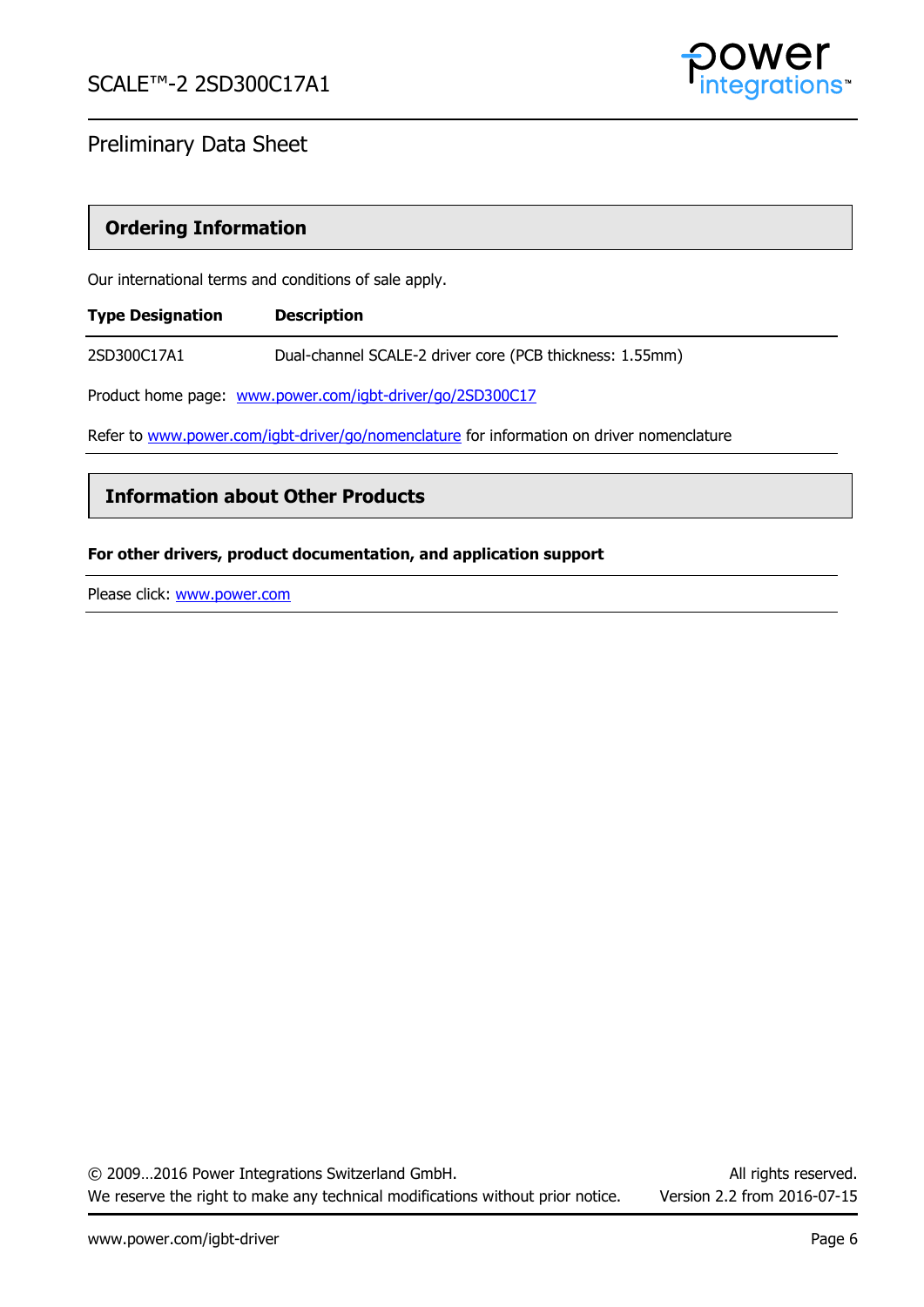

### **Power Integrations Sales Offices**

#### **WORLD HEADQUARTERS**

5245 Hellyer Avenue San Jose, CA 95138 USA Tel: +1-408-414-9200 Fax: +1-408-414-9765 Email: [usasales@power.com](mailto:usasales@power.com)

#### **AMERICAS WEST**

5245 Hellyer Avenue San Jose, CA 95138 USA Tel: +1-408-414-8778 Fax: +1-408-414-3760 Email: [usasales@power.com](mailto:usasales@power.com)

**GERMANY** (AC-DC/LED Sales) Lindwurmstrasse 114 80337 München, Germany Tel: +49-89-5527-39100 Fax: +49-89-1228-5374 Email: [eurosales@power.com](mailto:eurosales@power.com)

#### **INDIA** (Mumbai)

Unit: 106-107, Sagar Tech Plaza-B Sakinaka, Andheri Kurla Road Mumbai, Maharashtra 400072 India Tel 1: +91-22-4003-3700 Tel 2: +91-22-4003-3600 Email: [indiasales@power.com](mailto:indiasales@power.com)

### **JAPAN**

Kosei Dai-3 Bldg. 2-12-11, Shin-Yokohama, Kohoku-ku Yokohama-shi, Kanagawa Japan 222-0033 Tel: +81-45-471-1021 Fax: +81-45-471-3717 Email: [japansales@power.com](mailto:japansales@power.com)

### **TAIWAN**

5F, No. 318, Nei Hu Rd., Sec. 1 Nei Hu Dist. Taipei, 114 Taiwan Tel: +886-2-2659-4570 Fax: +886-2-2659-4550 Email: [taiwansales@power.com](mailto:taiwansales@power.com)

#### **AMERICAS EAST**

7360 McGinnis Ferry Road Suite 225 Suwannee, GA 30024 USA Tel: +1-678-957-0724 Fax: +1-678-957-0784 Email: [usasales@power.com](mailto:usasales@power.com)

**CHINA** (Shanghai) Room 2410, Charity Plaza No. 88 North Caoxi Road Shanghai, 200030 China Tel: +86-21-6354-6323 Fax: +86-21-6354-6325 Email: [chinasales@power.com](mailto:chinasales@power.com)

**GERMANY** (IGBT Driver Sales) HellwegForum 1 59469 Ense, Germany Tel: +49-2938-64-39990 Email: [igbt-driver.sales@power.com](mailto:igbt-driver.sales@power.com)

**INDIA** (New Dehli) #45, Top Floor Okhla Industrial Area, Phase - III New Dehli, 110020 India Tel 1: +91-11-4055-2351 Tel 2: +91-11-4055-2353 Email: [indiasales@power.com](mailto:indiasales@power.com)

### **KOREA**

RM602, 6FL, 22 Teheran-ro 87-gil, Gangnam-gu Seoul, 06164 Korea Tel: +82-2-2016-6610 Fax: +82-2-2016-6630 Email: [koreasales@power.com](mailto:koreasales@power.com)

### **UNITED KINGDOM**

Bulding 5, Suite 21 The Westbrook Centre Milton Road Cambridge, CB4 1YG United Kingdom Tel: +44-7823-557-484 Email: [eurosales@power.com](mailto:eurosales@power.com)

#### **AMERICAS CENTRAL**

333 Sheridan Road Winnetka, IL 60093 USA Tel: +1-847-721-6293 Email: [usasales@power.com](mailto:usasales@power.com)

**CHINA** (Shenzhen) 17/F, Hivac Building, No 2 Keji South 8th Road, Nanshan District Shenzhen, 518057 China Tel: +86-755-8672-8689 Fax: +86-755-8672-8690 Email: [chinasales@power.com](mailto:chinasales@power.com)

**INDIA** (Bangalore) #1, 14th Main Road **Vasanthangar** Bangalore, 560052 India Tel 1: +91-80-4113-8020 Tel 2: +91-80-4113-8028 Fax: +91-80-4113-8023 Email: [indiasales@power.com](mailto:indiasales@power.com)

### **ITALY**

Via Milanese 20 20099 Sesto San Giovanni (MI), Italy Tel: +39-02-4550-8708 Email: [eurosales@power.com](mailto:eurosales@power.com)

### **SINGAPORE**

51 Newton Road #19-01/05 Goldhill Plaza Singapore, 308900 Tel 1: +65-6358-2160 Tel 2: +65-6358-4480 Fax: +65-6358-2015 Email: [singaporesales@power.com](mailto:singaporesales@power.com)